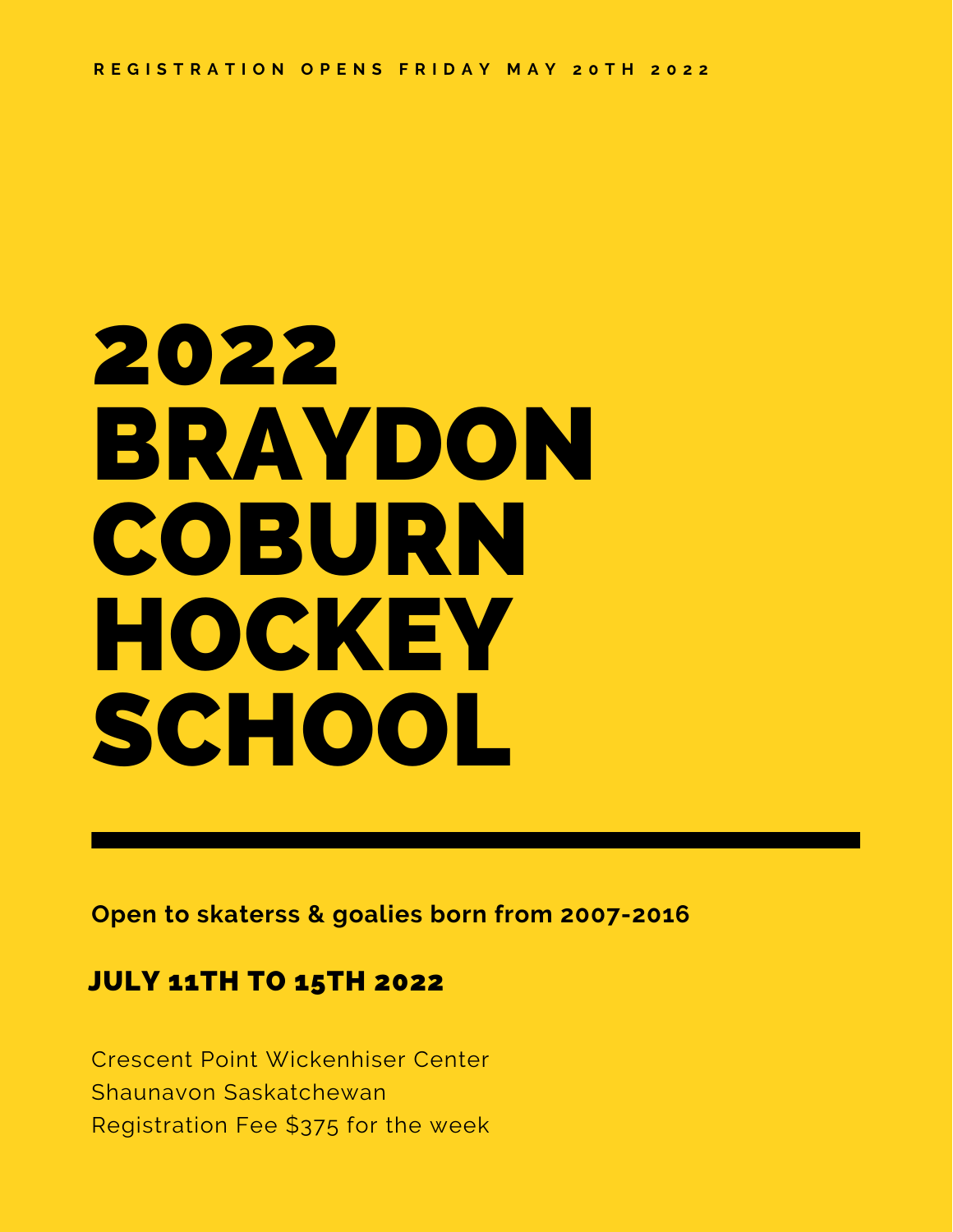## SCHEDULES & INFO

### GROUP 1 - BORN 2016/2015/2014

Monday/Wednesday (July 11th & 13th) 8:00-9:00 On ice 9:15-10:00 Dryland 10:15-11:15 On ice 12:30-1:30 Goalies only session

Tuesday/Thursday (July 12th & 14th) 1:30-2:30 Goalies only session 2:45-3:45 On ice 4:00-4:45 Dryland 5:00-6:00 On ice

Friday (July 15th) 8:00-9:00 Scrimmage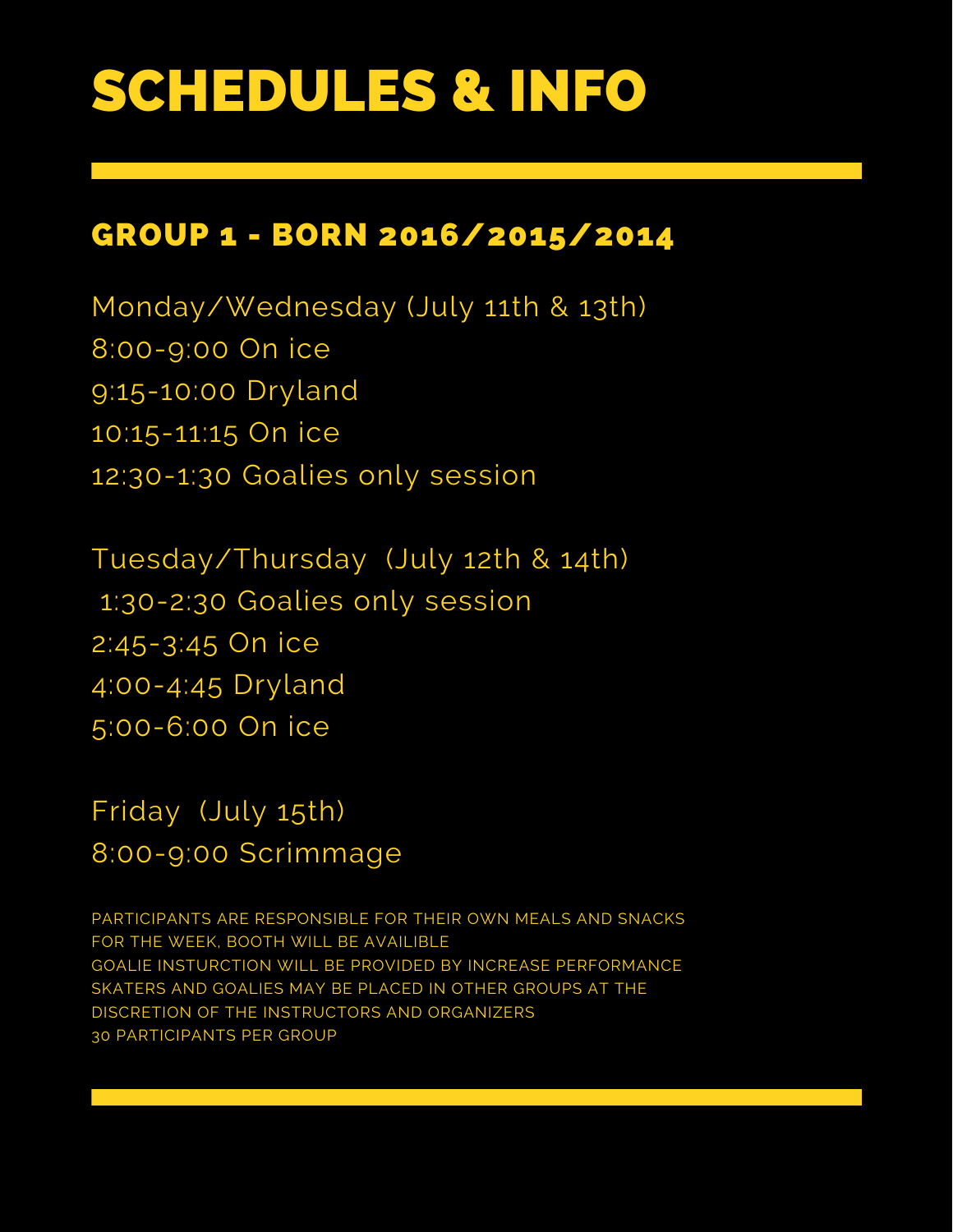## SCHEDULES & INFO CONT

#### GROUP 2 - BORN 2013/2012

Monday/Wednesday (July 11th & 13th) 9:00-10:00 On ice 10:15-11:00 Dryland 11:15-12:15 On ice 12:30-1:30 Goalies only session

Tuesday/Thursday (July 12th & 14th) 1:30-2:30 Goalies only session 2:45-3:45 On ice 4:00-4:45 Dryland 5:00-6:00 On ice

Friday (July 15th) 9:00-10:00 Scrimmage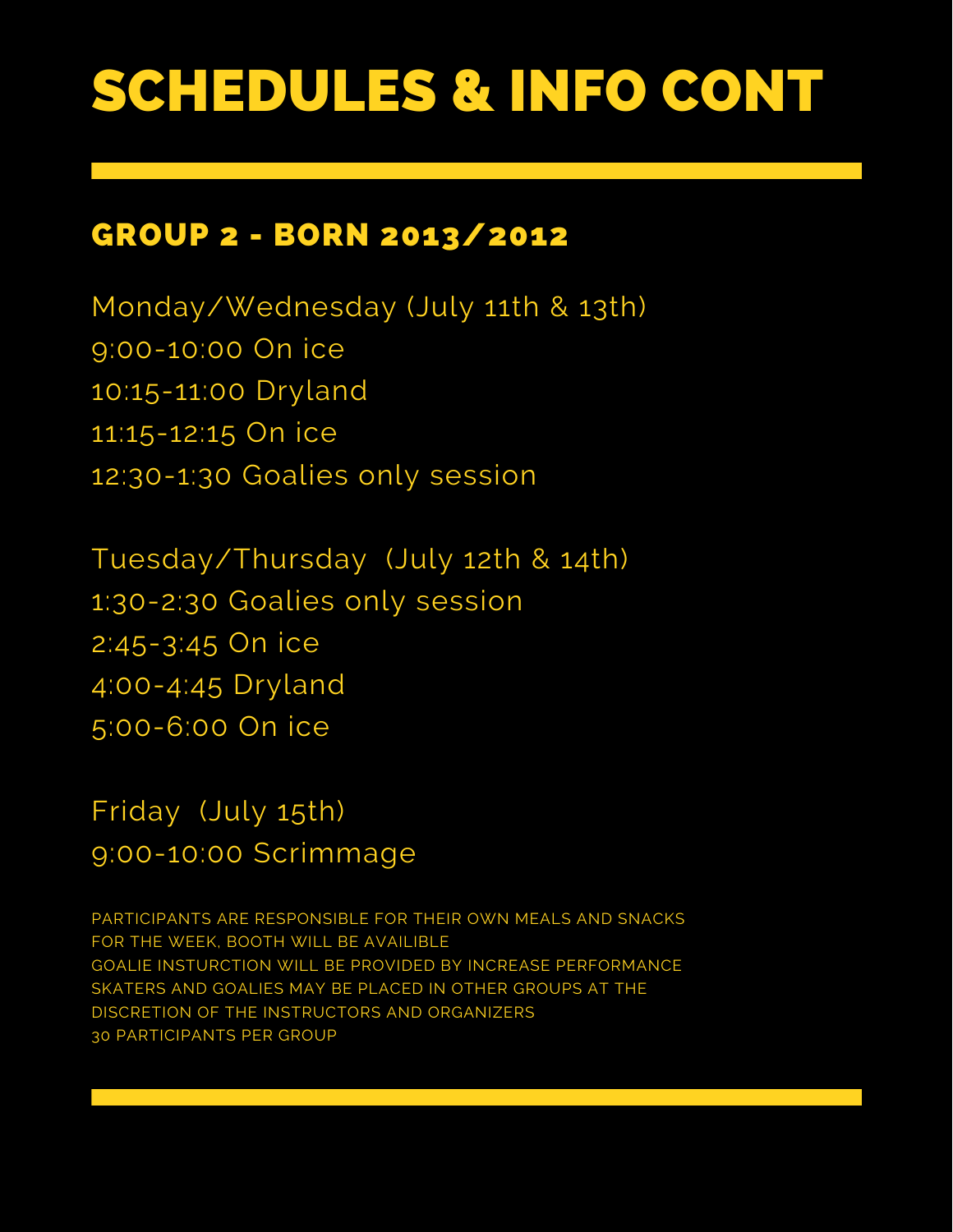## SCHEDULES & INFO CONT

#### GROUP 3 - BORN 2011/2010

Monday/Wednesday (July 11th & 13th) 1:30-2:30 Goalies only session 2:45-3:45 On ice 4:00-4:45 Dryland 5:00-6:00 On ice

Tuesday/Thursday (July 12th & 14th) 8:00-9:00 On ice 9:15-10:00 Dryland 10:15-11:15 On ice 12:30-1:30 Goalies only session

Friday (July 15th) 10:15-11:15 Scrimmage